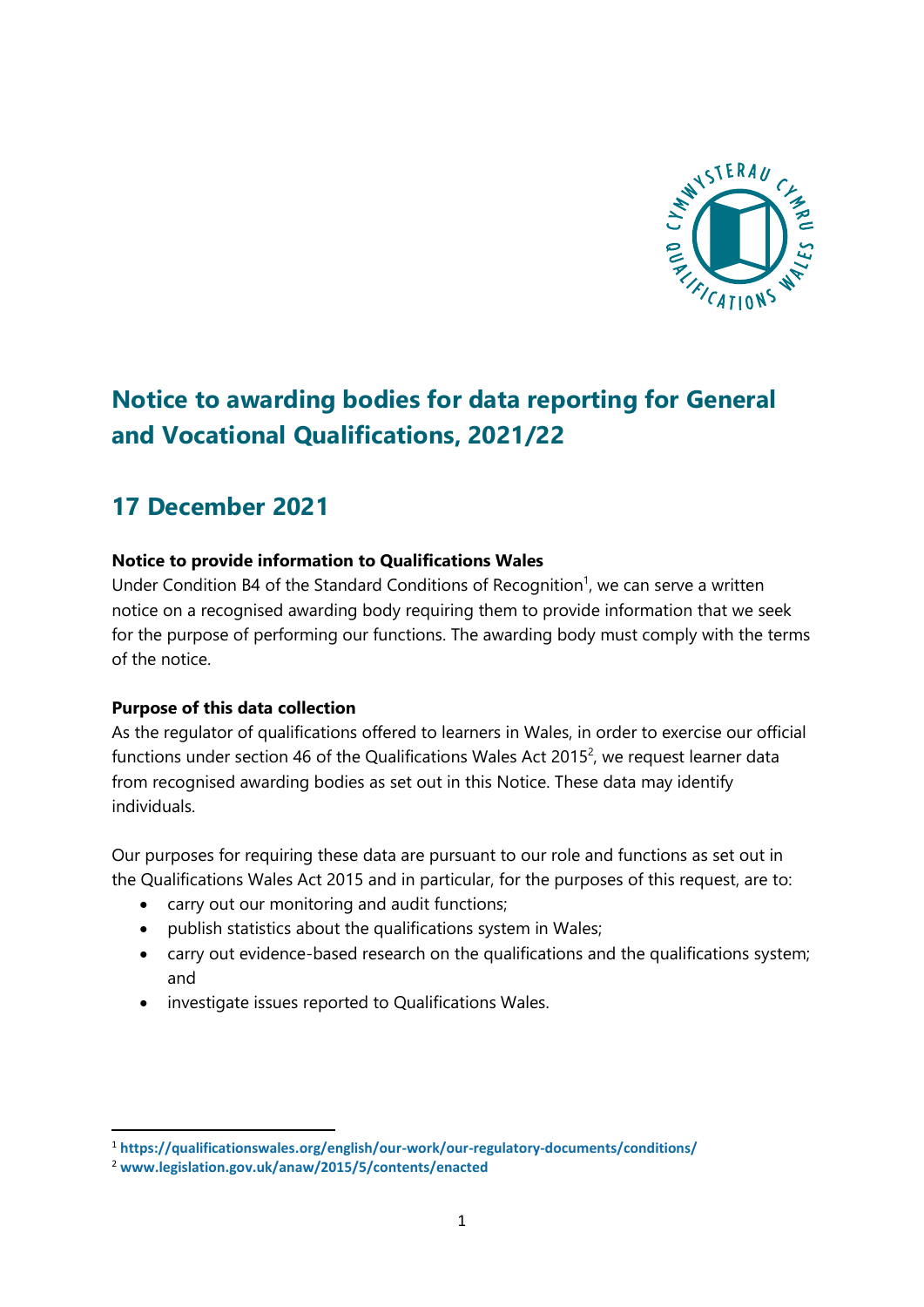This is to support our Principal Aims, as outlined in the Act, of:

- Ensuring that qualifications, and the Welsh qualification system, are effective for meeting the reasonable needs of learners in Wales; and
- Promoting public confidence in qualifications and in the Welsh qualification system.

No data identifying individual learners will be published. We do not make any decisions about individuals based on the data. Appropriate organisational and technological safeguards are in place to ensure security of the data.

The data will be retained for 15 years to enable trends to be analysed. After this point it will usually be destroyed. As a keeper of public records, in some cases, where datasets are appraised as being of historic interest, they may be retained and transferred to the National Archives after 20 years.

We may share data with third parties to undertake research and analysis on our behalf. All third parties with whom we share personal data to process on our behalf are required under contract to abide by the Data Protection Act 2018.

We comply with the Code of Practice for Statistics<sup>3</sup> in the production of statistics.

This data may be published in an aggregate form in statistical outputs that are for public use. Data that we collect may also be used for internal purposes including monitoring purposes, policy decisions, research and advice. Aggregated data from these collections may be published, for example, in research reports, communications with stakeholders and our annual report. Our statistical outputs will be produced in line with our Statistical Outputs Policy<sup>4</sup>. We may also be requested to provide Welsh Ministers with information or advice, on matters relating to any of our functions, as is specified in the request. Such requests may include data from the present collection.

In order to satisfy these purposes, it is essential that the information you provide to us is accurate, high quality and timely.

Our Privacy Policy<sup>5</sup> and Privacy Notice for collection of learner data<sup>6</sup> can be found on our website.

<sup>3</sup> **<https://code.statisticsauthority.gov.uk/>**

<sup>4</sup> **<https://qualificationswales.org/english/publications/statistical-outputs-policy/>**

<sup>5</sup> **<https://qualificationswales.org/english/privacy-policy/>**

<sup>6</sup> **<https://qualificationswales.org/english/privacy-policy/privacy-notice---learner-data/>**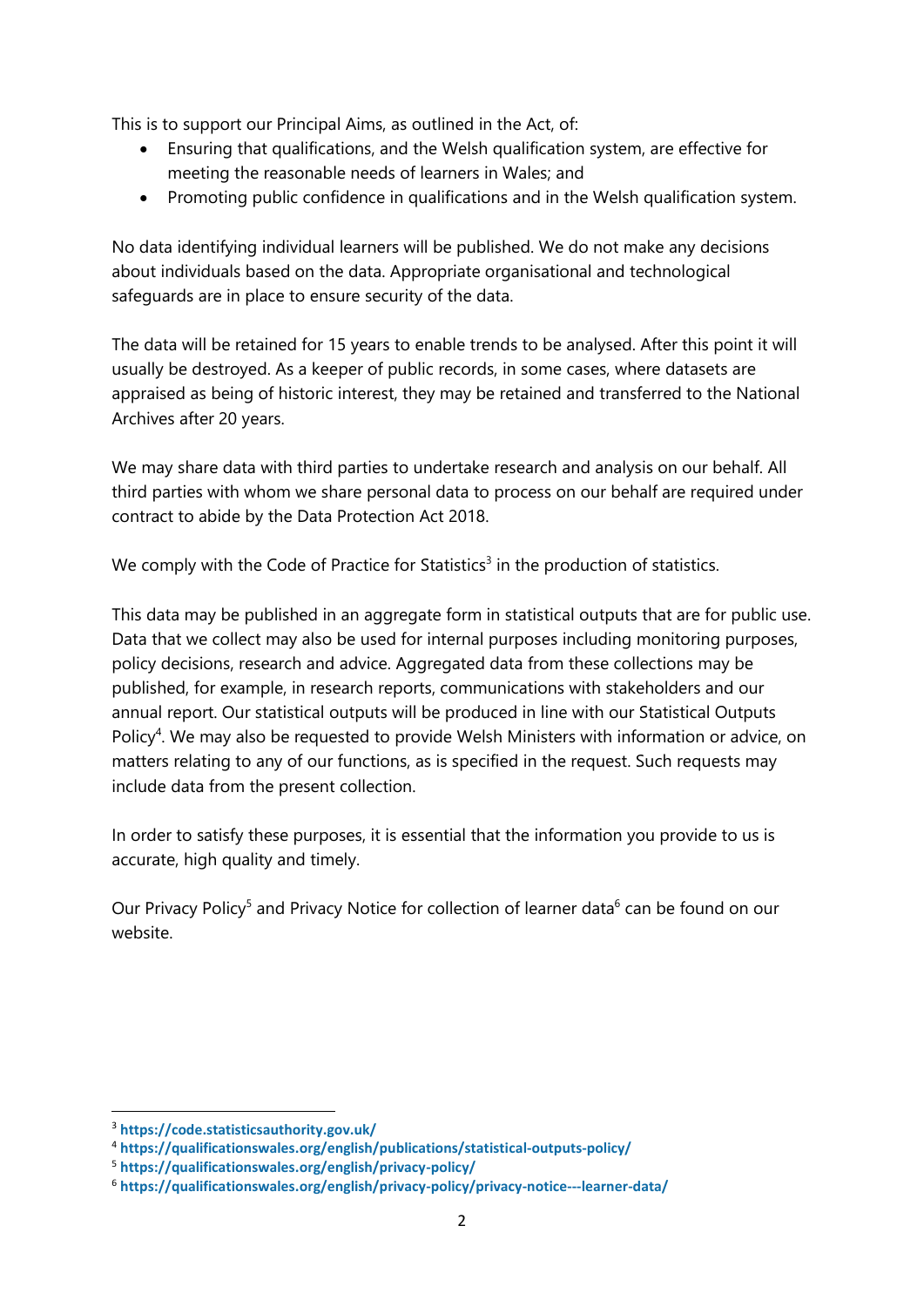## **Scope of the data collections for this notice**

We require data from recognised awarding bodies in respect of qualifications that they awarded om 2021-22 where the Learners are assessed wholly or mainly in Wales. Each collection will be targeted at specific qualification types, specific forms of data and specific exam series. The requirements of each of these collections is set out in our Qualifications Reporting Schedule 2021/22 below.

We collect data in respect of the following qualification types.

- GCSE, GCSE linear, GCSE full course, GCSE short course
- GCE AS and A Level
- Principal learning and Project qualifications
- Skills Challenge Certificates
- Vocational and other qualifications

We collect data in respect of the following:

- Appeals
- E-Assessment
- Entries by Year Group
- Entries, Late Entries & Awards
- Learner level results
- Malpractice Centres & Candidates
- Mark or grade changes outside ROMMA
- Modified papers
- No. of candidates taking exams
- Non-approved qualification outcomes (Data Exchange)
- Online and traditional marking
- Predicted and actual outcomes (Data Exchange. Applies to WJEC only)
- Quarterly certification and registration
- Review of Marking and Moderation
- Review of Marking and Moderation Grade changes of two or more
- Special consideration
- Specification Codes

For the purposes of this 2021/22 notice, we require this data in respect of these qualifications in relation to the following examination series. Please note that not all of the above collections will apply to every series below. Also, while we will collect data for the November 2021 series for general qualifications, we will not collect data relating to the additional general qualifications autumn 2021 exam series.

- November 2021
- January 2022
- June 2022
- November 2022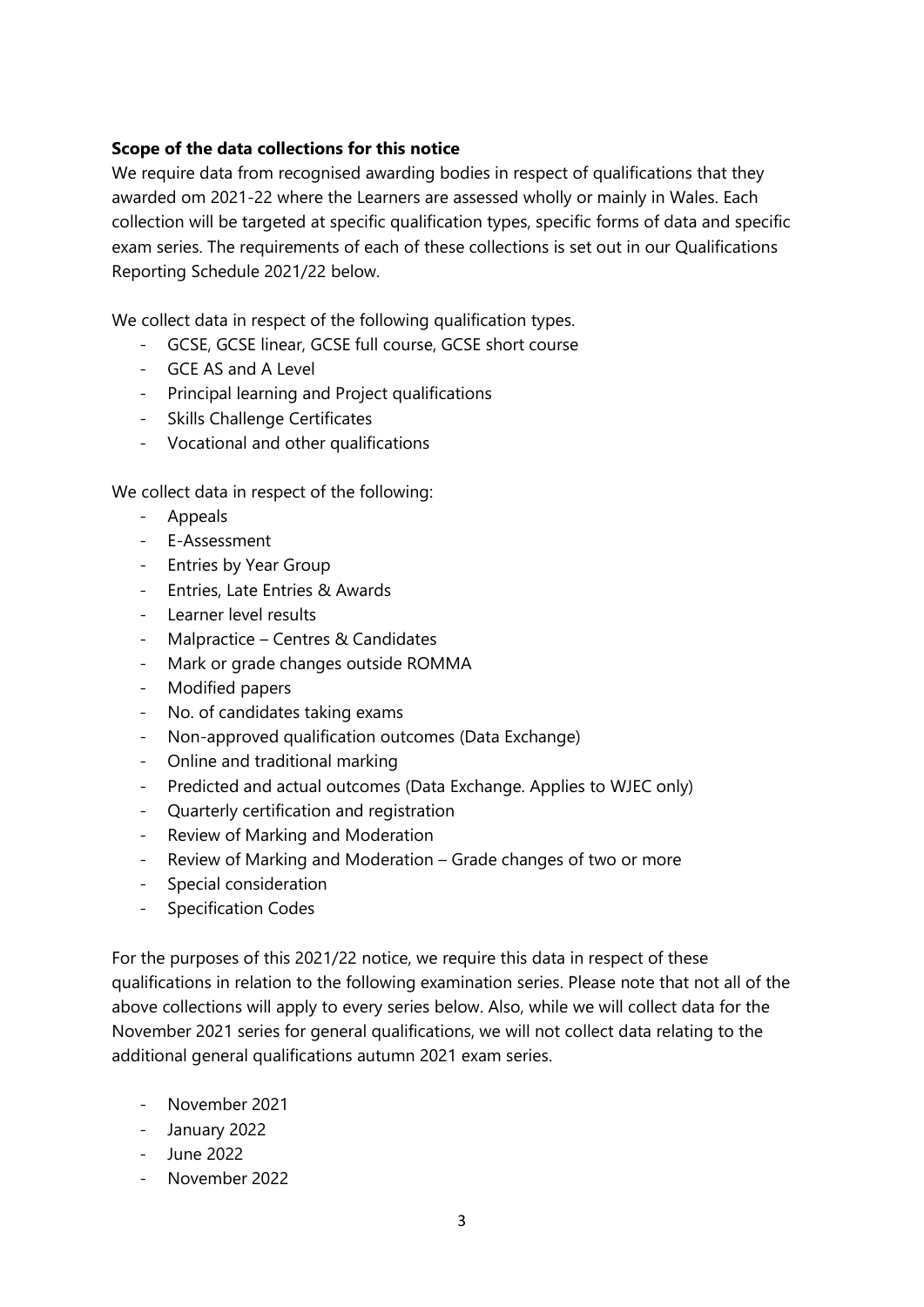- 2021 Q4
- $2022$  Q1
- 2022 Q2
- $-2022O3$

Data must be submitted using the following templates:

- Appeals
- Data Exchange Templates
- DR1
- DR2
- E-Assessment
- Entries by Year Group
- Entries, Late Entries & Awards
- Learner level results
- Mark or grade changes outside ROMMA
- Malpractice
- Modified Papers
- No. of candidates taking exams
- Online and Traditional Marking
- Special Consideration
- Specification Codes (to be submitted via SharePoint not QiW)
- Vocational Quarterly

Details of these templates and quidance on using them can be found on our website<sup>7</sup>.

Data must be submitted in line with the times set out in our Qualification Reporting Schedule below.

<sup>7</sup> **[https://qualificationswales.org/english/our-work/research-and-statistics/qualifications-wales-data](https://qualificationswales.org/english/our-work/research-and-statistics/qualifications-wales-data-submissions/)[submissions/](https://qualificationswales.org/english/our-work/research-and-statistics/qualifications-wales-data-submissions/)**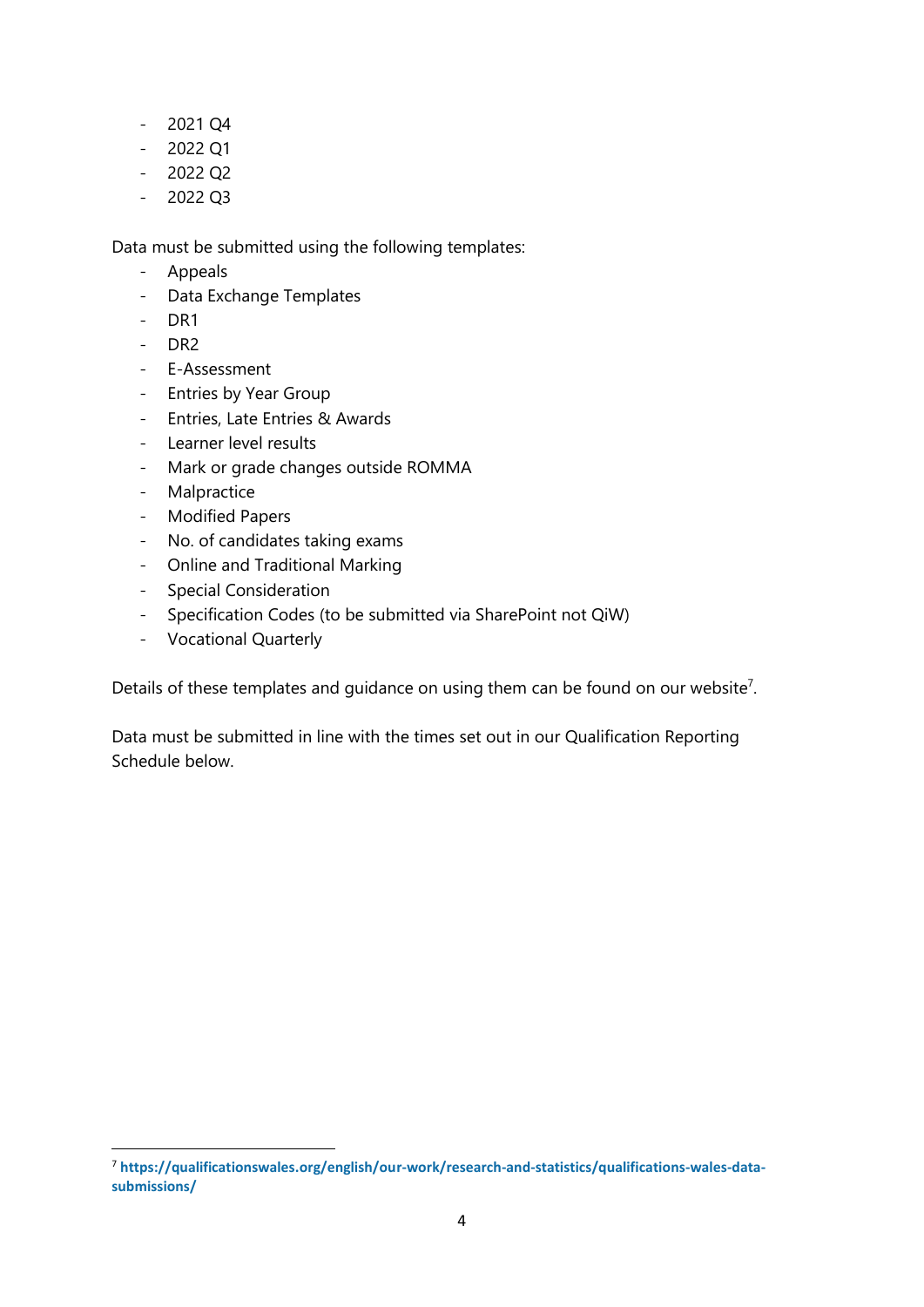# **Qualifications Reporting Schedule 2021/22**

NB Rows with an asterisk provide data for official statistics.

| <b>Reporting</b><br>date(s) | Template /<br>description                                                            | <b>Exam series</b> | Data cut<br>off date        | <b>Template</b><br>reference                                       | <b>Qualifications</b>                                               |
|-----------------------------|--------------------------------------------------------------------------------------|--------------------|-----------------------------|--------------------------------------------------------------------|---------------------------------------------------------------------|
| 29-Oct-21                   | Entries by Year Group*                                                               | November 2021      | 27/10/2021                  | Entries by Year Group                                              | GCSE and Level 1/Level 2 certificates                               |
| Nov 21 to<br>Jan 22         | Predicted and actual<br>outcomes - Data<br><b>Exchange.</b> Applies to<br>WJEC only. | November 2021      | Nov 21 to Jan 22            | Data Exchange<br>templates                                         | GCSE                                                                |
| 04-Jan-22                   | Entries, Late Entries &<br>Awards - Final*                                           | November 2021      | 03/01/2022                  | Entries, Late Entries &<br>Awards                                  | <b>GCSE and Project</b>                                             |
| 06-Jan-22                   | Awarding data - Learner<br>level cash-in*                                            | November 2021      | 30/12/2021                  | Learner level results                                              | <b>GCSE and Project</b>                                             |
| 21-Jan-22                   | Quarterly certification<br>and registration data*                                    | Q4 2021            | 01/10/2021 to<br>31/12/2021 | <b>Vocational Quarterly</b>                                        | Vocational qualifications                                           |
| 01-Mar-22                   | Entries, Late Entries &<br>Awards - Final*                                           | January 2022       | 28/02/2022                  | Entries, Late Entries &<br>Awards                                  | GCSE, PL, Project and WBQ Skills<br><b>Challenge Certificate</b>    |
| 01-Apr-22                   | Review of Marking and<br>Moderation*                                                 | November 2021      | 31/03/2022                  | DR1                                                                | <b>GCSE and Project</b>                                             |
| 05-Apr-22                   | <b>Specification Codes</b>                                                           | 2022               | 04/04/2022                  | <b>Specification Codes -</b><br>collected via<br><b>Sharepoint</b> | GCSE, AS and A level and WBQ Skills<br><b>Challenge Certificate</b> |
| 21-Apr-22                   | Entries by Year Group*                                                               | June 2022          | 20/04/2022                  | Entries by Year Group                                              | GCSE, AS and A level and WBQ Skills<br><b>Challenge Certificate</b> |
| 22-Apr-22                   | Quarterly certification<br>and registration data*                                    | Q1 2022            | 01/01/2022 to<br>31/03/2022 | <b>Vocational Quarterly</b>                                        | Vocational qualifications                                           |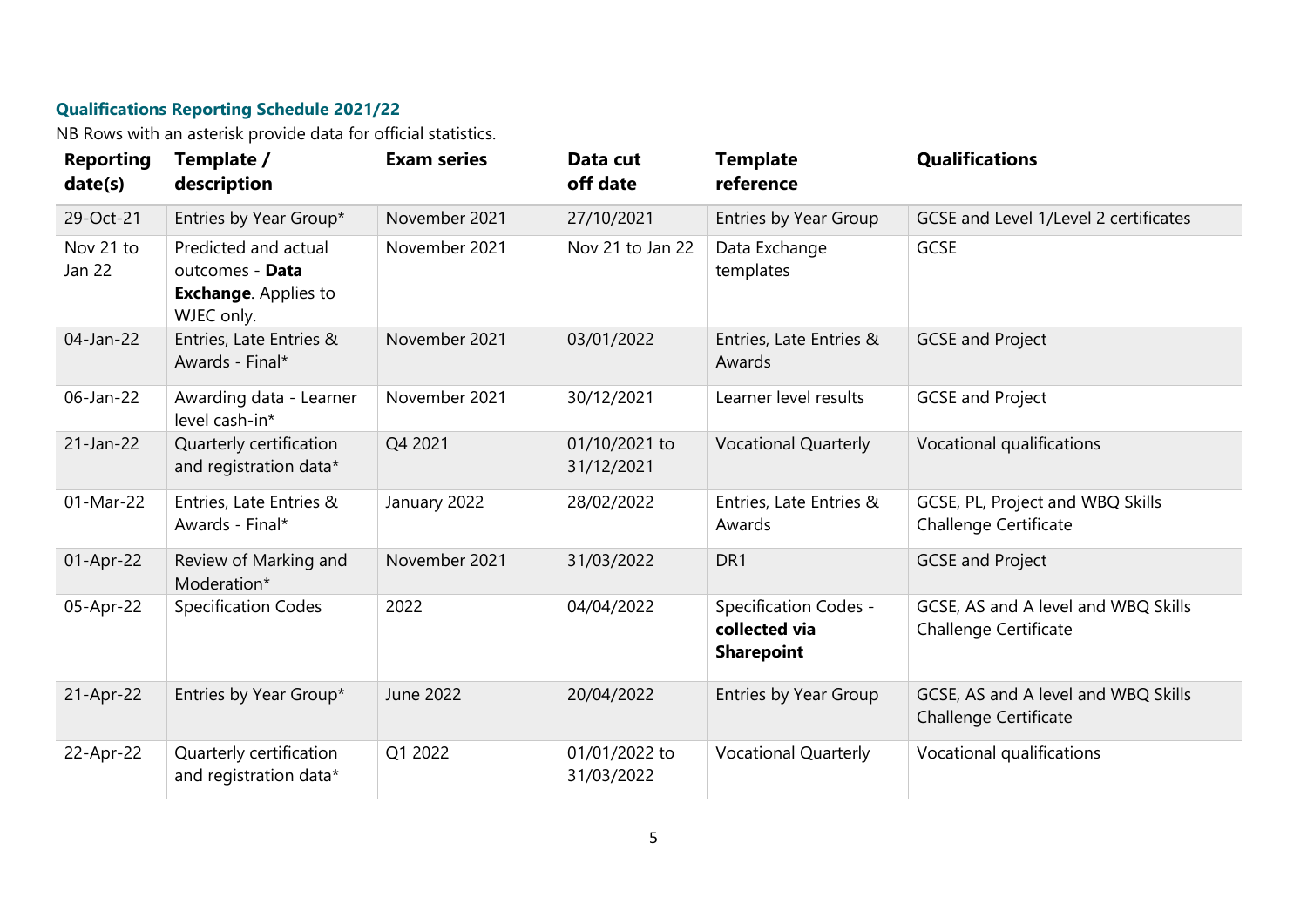| <b>Reporting</b><br>date(s) | Template /<br>description                                                            | <b>Exam series</b>                              | Data cut<br>off date        | <b>Template</b><br>reference            | <b>Qualifications</b>                                                 |
|-----------------------------|--------------------------------------------------------------------------------------|-------------------------------------------------|-----------------------------|-----------------------------------------|-----------------------------------------------------------------------|
| 07-Jun-22                   | Review of Marking and<br>Moderation - Final*                                         | January 2022                                    | 06/06/2021                  | DR1                                     | GCSE, WBQ Skills Challenge Certificate                                |
| 22-Jul-21                   | Quarterly certification<br>and registration data*                                    | Q2 2022                                         | 01/04/2022 to<br>30/06/2022 | <b>Vocational Quarterly</b>             | Vocational qualifications                                             |
| 27-Jul-22                   | Appeals - Final*                                                                     | Nov-21                                          | 26/07/2022                  | Appeals                                 | <b>GCSE and Project</b>                                               |
| Jul 22 to<br>Aug 22         | Predicted and actual<br>outcomes - Data<br><b>Exchange.</b> Applies to<br>WJEC only. | June 2022                                       | Jul 22 to Aug 22            | Data Exchange<br>templates              | GCSE, AS and A level and WBQ Skills<br>Challenge Certificate          |
| Jul 22 to<br>Aug 22         | Non-approved<br>qualification outcomes -<br><b>Data Exchange</b>                     | June 2022                                       | Jul 22 to Aug 22            | Non-approved Data<br>Exchange templates | GCSE, AS and A level                                                  |
| 11-Aug-22                   | Awarding data - Learner<br>level cash-in*                                            | June 2022                                       | 04/08/2022                  | Learner level results                   | AS, A level, and Advanced SCC                                         |
| 12-Aug-22                   | Modified Papers*                                                                     | November 2021,<br>January 2022 and<br>June 2022 | 11/08/2022                  | <b>Modified Papers</b>                  | GCSE, AS and A level                                                  |
| 18-Aug-22                   | Awarding data - Learner<br>level cash-in*                                            | June 2022                                       | 11/08/2022                  | Learner level results                   | GCSE, and National/Foundation SCC                                     |
| 06-Sep-22                   | Review of Marking and<br>Moderation - Provisional*                                   | June 2022                                       | 05/09/2022                  | DR1                                     | GCSE, AS, A level, AEA and WBQ Skills<br><b>Challenge Certificate</b> |
| 08-Sep-22                   | Appeals - Provisional                                                                | June 2022                                       | 07/09/2022                  | Appeals                                 | GCSE, AS, A level and WBQ Skills<br>Challenge Certificate             |
| 27-Sep-22                   | Appeals - Final*                                                                     | January 2022                                    | 26/09/2022                  | Appeals                                 | GCSE, Project and WBQ Skills Challenge<br>Certificate                 |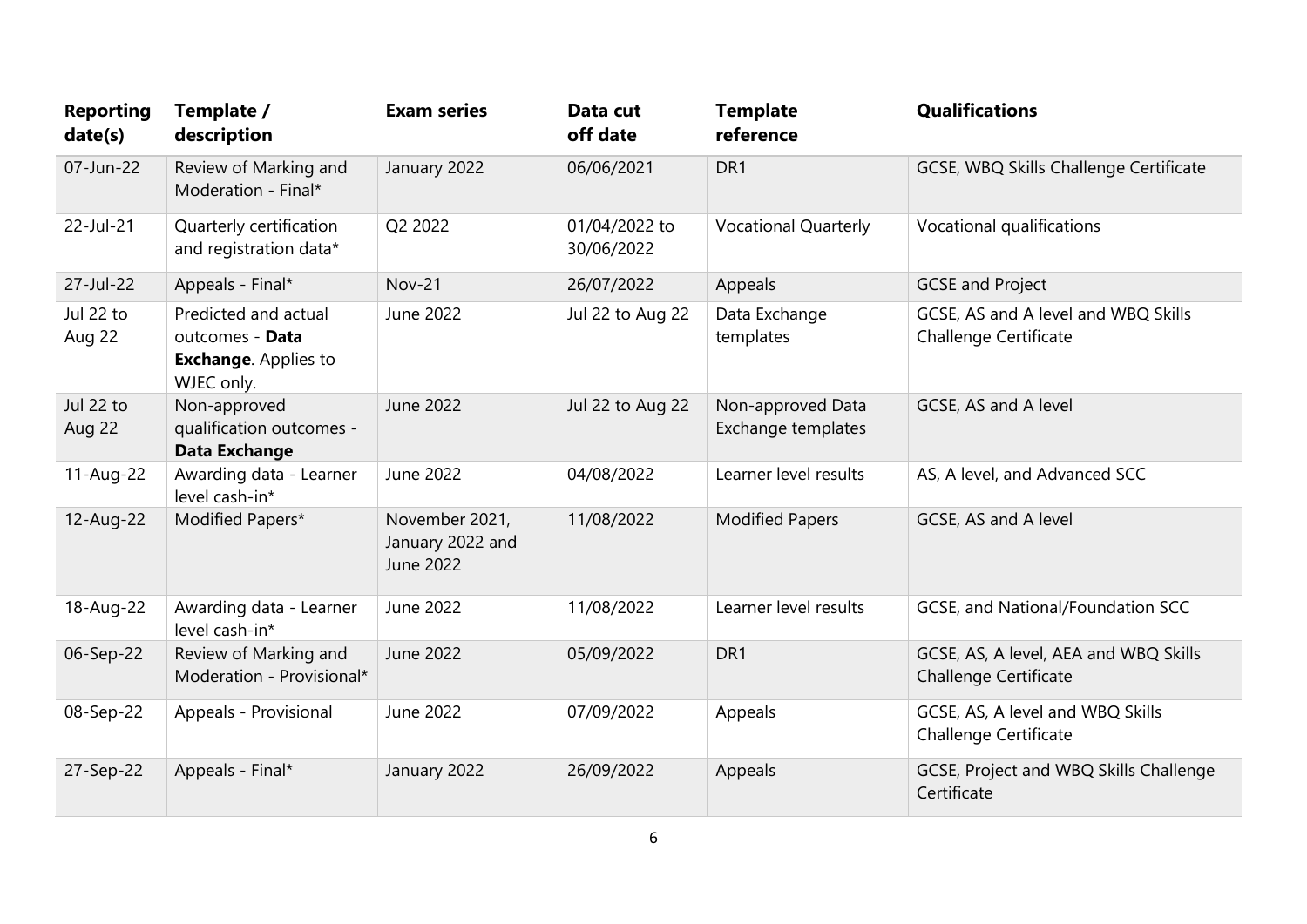| <b>Reporting</b><br>date(s) | Template /<br>description                         | <b>Exam series</b>                              | Data cut<br>off date        | <b>Template</b><br>reference      | <b>Qualifications</b>                                                 |
|-----------------------------|---------------------------------------------------|-------------------------------------------------|-----------------------------|-----------------------------------|-----------------------------------------------------------------------|
| 04-Oct-22                   | Review of Marking and<br>Moderation*              | June 2022                                       | 03/10/2022                  | DR1                               | GCSE, AS, A level, AEA and WBQ Skills<br><b>Challenge Certificate</b> |
| 06-Oct-22                   | <b>Online and Traditional</b><br>Marking*         | November 2021,<br>January 2022 and<br>June 2022 | 05/10/2022                  | Online and Traditional<br>Marking | GCSE, AS and A level, and WBQ Skills<br><b>Challenge Certificate</b>  |
| 06-Oct-22                   | E-Assessment                                      | November 2021,<br>January 2022 and<br>June 2022 | 05/10/2022                  | E-Assessment                      | GCSE, AS and A level, and WBQ Skills<br><b>Challenge Certificate</b>  |
| 06-Oct-22                   | Entries, Late Entries &<br>Awards - Final*        | June 2022                                       | 05/10/2022                  | Entries, Late Entries &<br>Awards | GCSE, AS and A level, Project and WBQ<br>Skills Challenge Certificate |
| 06-Oct-22                   | Appeals - Provisional                             | June 2022                                       | 05/10/2022                  | Appeals                           | GCSE, AS, A level and WBQ Skills<br><b>Challenge Certificate</b>      |
| 10-Oct-22                   | Special Consideration*                            | November 2021,<br>January 2022 and<br>June 2022 | 09/10/2022                  | <b>Special Consideration</b>      | GCSE, AS and A level                                                  |
| 13-Oct-22                   | No. of candidates taking<br>exams*                | November 2021,<br>January 2022 and<br>June 2022 | 12/10/2022                  | No. of candidates taking<br>exams | GCSE, AS and A level                                                  |
| 21-Oct-22                   | Quarterly certification<br>and registration data* | Q3 2022                                         | 01/07/2022 to<br>30/09/2022 | <b>Vocational Quarterly</b>       | Vocational qualifications                                             |
| 28-Oct-22                   | Entries by Year Group*                            | November 2022                                   | 26/10/2022                  | Entries by Year Group             | <b>GCSE</b>                                                           |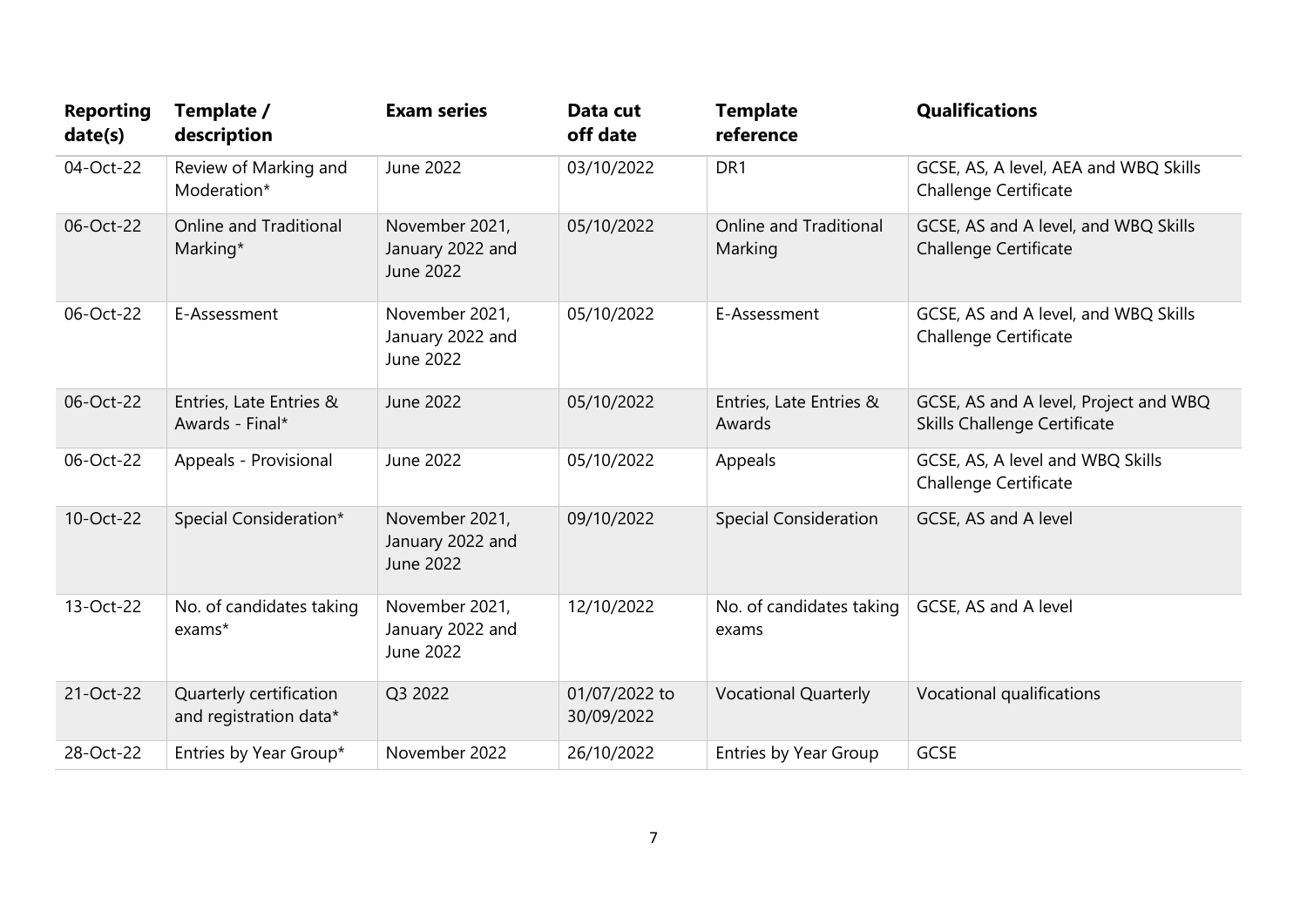| <b>Reporting</b><br>date(s) | Template /<br>description                                                               | <b>Exam series</b>                              | Data cut<br>off date | <b>Template</b><br>reference           | <b>Qualifications</b>                                            |
|-----------------------------|-----------------------------------------------------------------------------------------|-------------------------------------------------|----------------------|----------------------------------------|------------------------------------------------------------------|
| 03-Nov-22                   | Appeals - Provisional                                                                   | June 2022                                       | 02/11/2022           | Appeals                                | GCSE, AS, A level and WBQ Skills<br>Challenge Certificate        |
| 15-Nov-22                   | Review of Marking and<br>Moderation - Final*                                            | June 2022                                       | 14/11/2022           | DR <sub>1</sub>                        | GCSE, AS, A level, AEA and WBQ Skills<br>Challenge Certificate   |
| 15-Nov-22                   | Review of Marking and<br>Moderation - Grade<br>changes of two or more*                  | November 2021,<br>January 2022 and<br>June 2022 | 14/11/2022           | DR <sub>2</sub>                        | GCSE, AS, A level, AEA and WBQ Skills<br>Challenge Certificate   |
| 17-Nov-22                   | Malpractice - Centres &<br>Candidates*                                                  | November 2021,<br>January 2022 and<br>June 2022 | 16/11/2022           | Malpractice                            | GCSE, AS, A level and WBQ Skills<br>Challenge Certificate        |
| 24-Nov-22                   | Appeals - Final*                                                                        | June 2022                                       | 23/11/2022           | Appeals                                | GCSE, AS, A level and WBQ Skills<br><b>Challenge Certificate</b> |
| 18-Jan-23                   | Mark or grade changes<br>outside of Reviews of<br>Marking and Moderation<br>and Appeals | November 2021,<br>January 2022 and<br>June 2022 | 17/01/2023           | Mark or grade changes<br>outside ROMMA | GCSE, AS, A level and WBQ Skills<br>Challenge Certificate        |